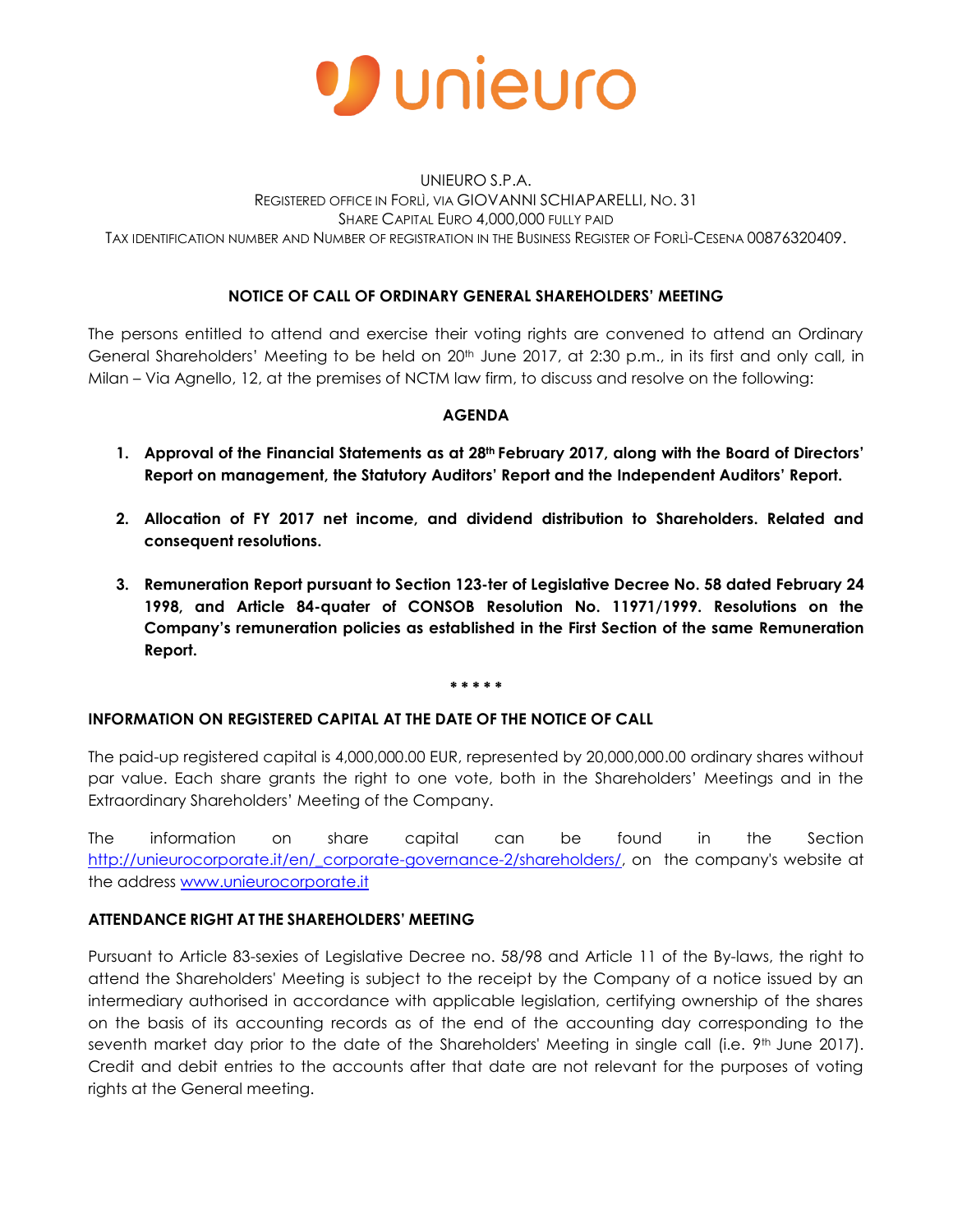

The intermediary's communication must reach the Company by the end of the third open market day prior to the date set for the Shareholders' Meeting and, therefore, by 15<sup>th</sup> June 2017. In case of communications delivered after the above deadline, the persons to which such communications pertain are, notwithstanding, entitled to attend and vote, provided that the communication reach the company, before the shareholders' meeting commences.

The participation at the Meeting is governed by the laws and regulations on the subject, and by the provisions contained in the Articles of Association and the General Meeting Regulations, available on the Company's website in the section "Corporate Governance" http://unieurocorporate.it/en/\_corporate-governance-2/shareholders-meetings/.

## **REPRESENTATION AT THE SHAREHOLDERS' MEETING**

## Ordinary Proxy

Those entitled to vote can opt to be represented at the meeting by a proxy granted in writing pursuant to applicable legislation or by a document signed in electronic form pursuant to Article 21, paragraph 2, of Legislative Decree no. 82 of 7 March 2005. To this end, shareholders can use the proxy form available at the company's registered office and on the website [www.unieurocorporate.it,](http://www.unieurocorporate.it/) in the section "Corporate Governance"- http://unieurocorporate.it/en/ corporate-governance-2/shareholders-meetings/.

Proxy forms may be submitted by registered mail to the company's registered office at Via Giovanni Schiaparelli, 31, 47122 Forlì, for the attention of Mr. Filippo Fonzi, Legal Department, by fax to + 39  $\pm 39$ 0543 752593 or by electronic notice to the certified email address: *amministrazione@pec.sgmdistribuzione.it*.

If the representative delivers or forwards a copy of the proxy form to the company on an electronic or other medium, the representative must certify, assuming personal responsibility, that it is a true copy of the original proxy form and confirm the principal's identity.

## Appointed representative

The proxy may be issued, free of charge (save for delivery expenses), with instructions on voting on all or some resolutions on the agenda, to Società per Amministrazioni Fiduciarie Spafid S.p.A. - Foro Buonaparte 10, Milan - as the company's designated representative pursuant to Article 135-undecies of Legislative Decree no. 58/98, and Article 11 of Bylaw.

The proxy form must contain voting instructions on all or some of the proposals on the agenda and has effect only for proposals in relation to which voting instructions are given. Spafid may not be granted delegated powers except as a designated Representative of the Company.

The proxy form must be granted by submitting the form available at the company's registered office and website [www.unieurocorporate.it,](http://www.unieurocorporate.it/) in the section "Corporate Governance"http://unieurocorporate.it/en/\_corporate-governance-2/shareholders-meetings/.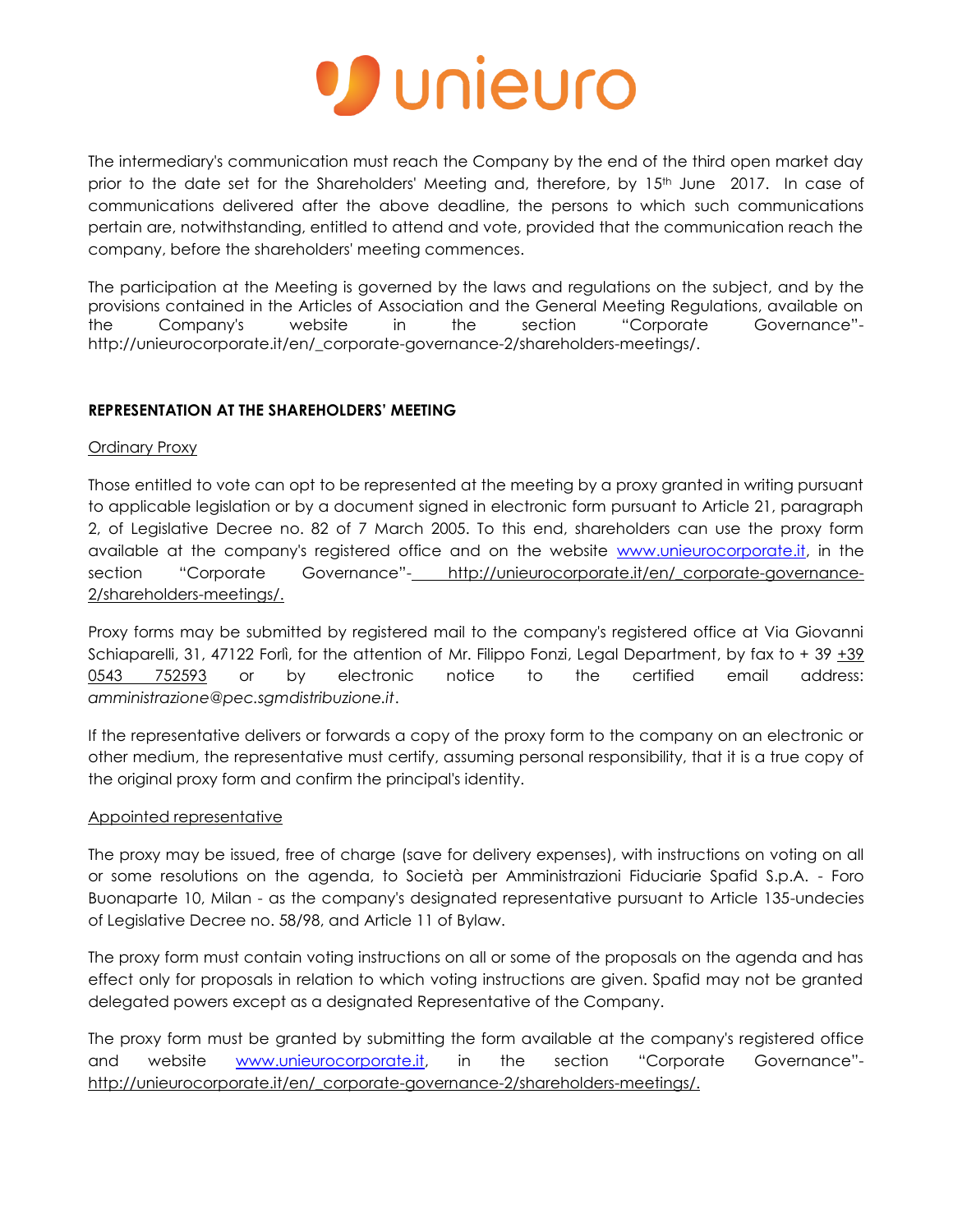

The proxy must be delivered to the Appointed Representative, in original, within the end of the accounting day corresponding to the second market day prior to the date of the Shareholders' Meeting in single call (i.e. **16th June 2017**) to following address: Spafid S.p.A. - Foro Buonaparte 10, 20121 Milan, Italy – Ref. Proxy "AGM Unieuro 2017", with delivery by hand during office hours (from 9.00 a.m. to 5.00 p.m.) or recorded delivery or sent via courier. Without prejudice to the requirement to send the original proxy form, it may also be submitted in electronic form to the certified email address [assemblee@pec.spafid.it.](mailto:assemblee@pec.spafid.it) Sending to the aforementioned certified e-mail address of the delegation, signed with digital signature in accordance with current legislation, meets the requirement of written form.

The proxy and voting instructions may be revoked until the end of the second market business day before the scheduled date of the meeting (i.e. 16<sup>th</sup> June 2017).

It should be noted that the shares for which a delegation exits, if partial, are calculated for the purpose of the regular constitution of the Shareholders' Meeting; in relation to proposals for which no voting instructions have been issued, the shares are not calculated for the purpose of calculating the majority and the share of capital required for the approval of the resolutions.

## **ADDITION TO THE AGENDA AND SUBMISSION OF NEW DRAFT RESOLUTIONS**

Pursuant to Article 126-bis of Legislative Decree No. 58/98, shareholders who individually or jointly represent at least one-fortieth of registered capital can request, within ten days from the publication of this notice, the addition to the list of items to be discussed, indicating in their requests the additional proposed items, or submit draft resolutions on items already on the agenda in this notice of call.

Shareholders for whom the company has received a specific notice from an intermediary, authorised in accordance with applicable legislation, are entitled to request the addition of items to the agenda or to submit new draft resolutions.

Within the above-mentioned term of ten days, proposing shareholders must submit a report stating the reasons for the draft resolutions on the new items that they propose be discussed or the reasons for the additional draft resolutions submitted on the items already on the agenda.

Additions to the agenda are not permitted for items on which, by law, the General Meeting must adopt resolutions based on a proposal of the directors or on a plan or report prepared by them.

Requests to add items to the agenda and additional draft resolutions must be submitted in writing and delivered to the company by registered mail addressed to the company's registered office at Via Giovanni Schiaparelli, 31, 47122 Forlì, for the attention of Mr. Filippo Fonzi, Legal Department, by fax to + 39 +39 0543 752593 or by electronic notice to the certified email address: amministrazione@pec.sgmdistribuzione.it.

The company will give notice of any items added to the agenda or the submission of additional draft resolutions with the same methods used for the publication of this notice, at least fifteen days before the scheduled date of the General meeting.

## **RIGHT TO ASK QUESTIONS BEFORE THE GENERAL MEETING**